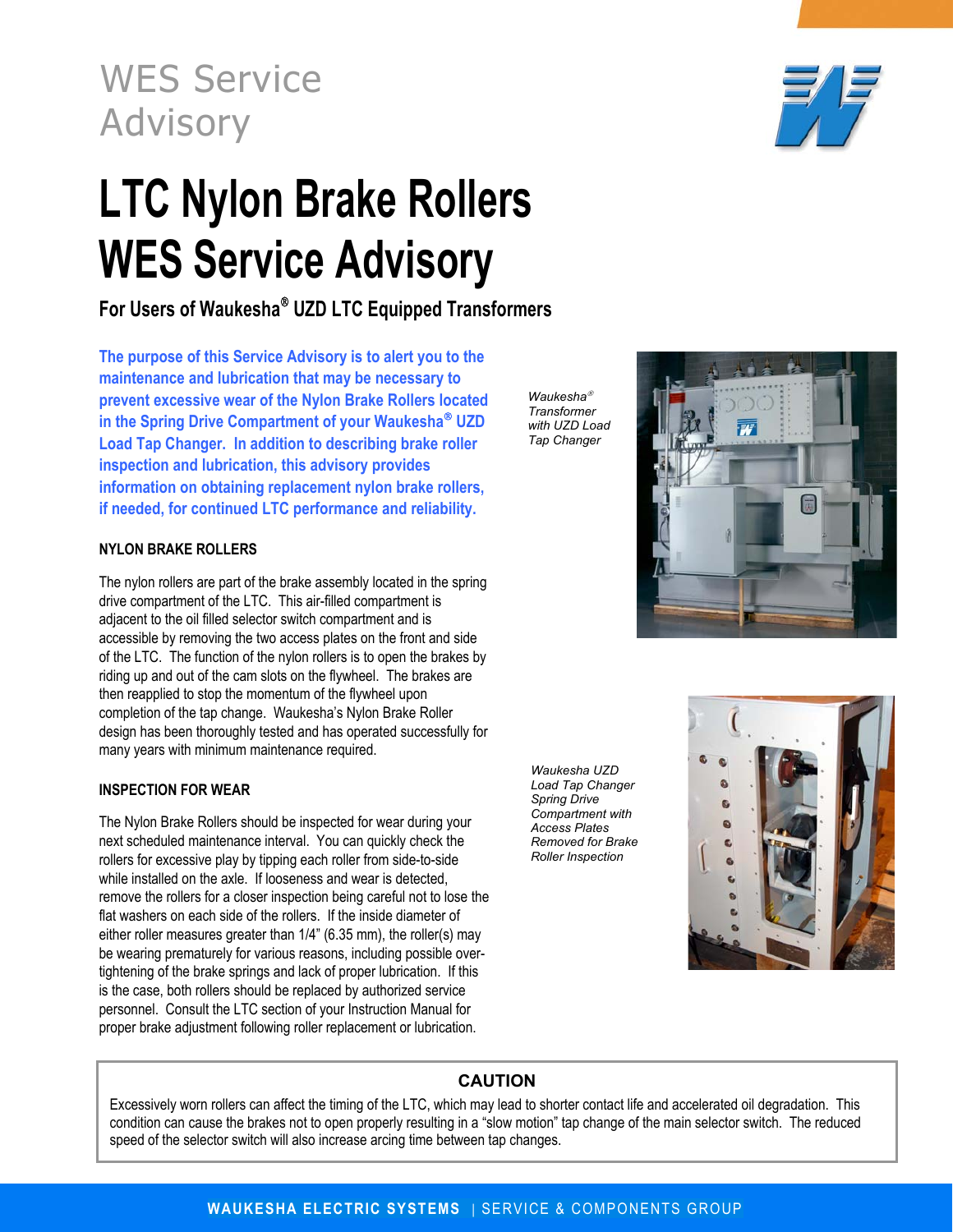

*Figure 1: LTC Brake and Nylon Roller Assembly with minimum 35 mm Setting for Spring Tension (Note: Over-tightening may cause accelerated wear of the nylon brake rollers)* 



*Figure 2: If original rollers are reused, apply Exxon / Beacon P290 grease to each side of nylon roller surface near axle and reassemble with both washers and the cotter pin. Rollers should rotate smoothly without radial play (Note: Parts on axle have been expanded to show washers)*



*Figure 3: Dual Nylon Rollers open the brakes by riding up and out of the cam slots on the flywheel. During scheduled service intervals, inspect and clean flywheel and nylon rolling surfaces* 

#### **IMPROVED ROLLER DESIGN**

Because we have seen some nylon rollers with prematurely worn or enlarged inside diameters, Waukesha Electric Systems has developed and extensively tested a new material combination for this roller to reduce the probability of wear. The new design utilizes a lubricant-impregnated bronze insert for the inside diameter of the roller which does not require additional axle lubrication. The bronze insert material will also be more resistant to increased pressure if the springs are over-tightened.

To simplify brake roller replacement, the new design is directly interchangeable with the previous roller. The nylon roller material is also the same as the original design but a black dye has been added so it will be easy to tell them apart. This is important since the new lubricant-impregnated bronze insert may not be easily visible when assembled on the axle shaft with washers on either side.



*The new Waukesha UZD Load Tap Changer Nylon Brake Roller design with lubricant-impregnated bronze insert eliminates the need for axle lubrication* 

#### **INSPECTION AND LUBRICATION OF EXISTING ROLLERS**

Waukesha<sup>®</sup> UZD LTC Nylon Brake Rollers have successfully passed a life test of 1,000,000 operations with no lubrication of the axles. However, to increase the continued reliability and performance of your LTC, we recommend that your existing rollers and axles be inspected, cleaned, and the axles lubricated per the following procedure (Steps A1 – A7), at your next service interval.

- A1. Use angled pliers to remove the cotter pin from the shaft and slide the nylon roller off from each axle (do not lose the two washers or cotter pin since they will be needed for proper reassembly). Use a small pry bar to separate the brake shoe from the flywheel. Use care not to damage the brake pad or flywheel.
- A2. Clean the outside and inside of the nylon rollers, the axle shafts, and each side of the flywheel. Check the axle shafts for burrs.
- A3. Measure the I.D. (inside diameter) of each nylon roller. If the diameter is greater than 1/4" (6.35 mm), replace the rollers and proceed to Step B5. If the inside diameter is OK and you want to reuse the original rollers, proceed to Step A4 for proper lubrication. If you choose to replace the rollers, proceed to Step B5.
- A4. To lubricate the axles of the original nylon rollers, apply a small amount of approved lubricant to the Inside Diameter of each roller. Acceptable lubricants are:
	- **Exxon / Beacon P 290 Grease**
	- **BP Grease LS 1**
	- **Mobil Grease BRB Zero**
	- **SKF 63**
	- **Texaco All Temp. Grease.**

**CAUTION:** Do not get any grease on the Outside Diameter of the nylon rollers, brake flywheel or brake pads.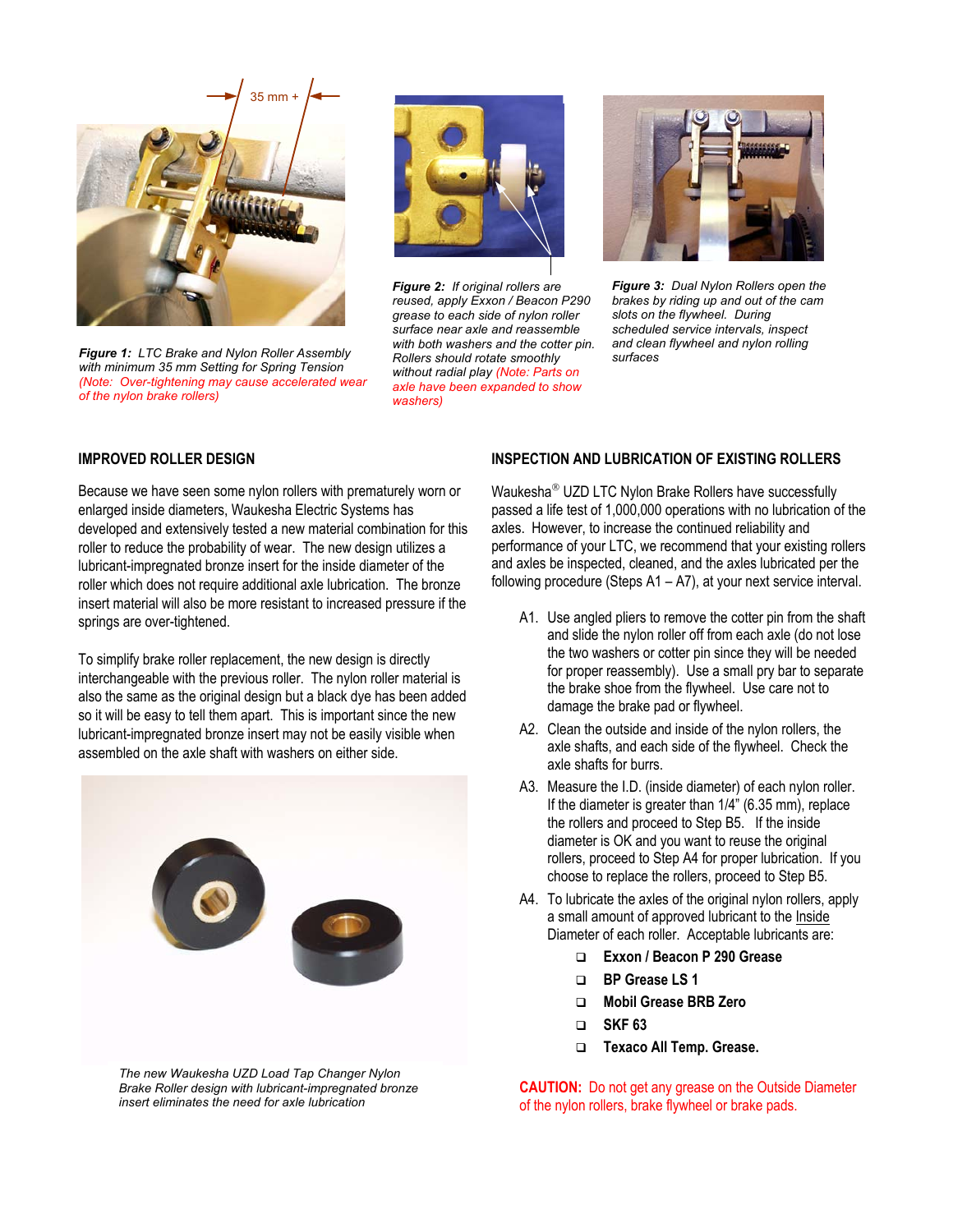- A5. Reassemble the rollers onto the lubricated axle using both flat washers and the cotter pin (see Figure 2). Refer to your Instruction Manual to check for proper brake operation in both directions.
- A6. Make adjustments to the brake spring tension as needed to stop flywheel rotation between the indicator marks on the flywheel that are appropriate to the direction of travel. Spring tension setting should not be less than 35 mm as measured between flat washers (see Figure 1). Note: Over-tightening may cause accelerated wear of the nylon brake rollers.
- A7. If the flywheel rotation cannot be stopped between the appropriate indicator marks with a brake spring length of 35 mm or greater, complete brake replacement may be required. Contact Larry Kriege at WES Transformer Service (800-835-2732 ext. 1507) for additional information.

**This completes the inspection and lubrication process for existing brake rollers. Proceed to Step B1 for nylon brake roller replacement.** 

#### **NYLON BRAKE ROLLER REPLACEMENT**

- B1. Use angled pliers to remove the cotter pin from the shaft. Remove and discard the used cotter pin and outside washer.
- B2. Use a small pry bar to separate the brake shoe from the flywheel. Use care not to damage the brake pad or flywheel.
- B3. Remove and discard the existing roller and inside washer.
- B4. Wipe the axle shaft clean and check for burrs.
- B5. Install the replacement roller by assembling the inside washer, roller, outside washer and cotter pin supplied in the Brake Roller Replacement Kit, either:
	- **HVS Part Number: 1030-043K-V1**
	- **Waukesha Part Number: 550012R1473**

*Nylon Brake Roller assembly for Waukesha UZD Load Tap Changer*

- B6. Lubrication of the replacement brake roller axles is not required since the new rollers have lubricantimpregnated, bronze inserts.
- B7. Make adjustments to the brake spring tension as needed to stop the flywheel rotation between the indicator marks on the flywheel that are appropriate to the direction of travel. Spring tension setting should not be less than 35 mm as measured between flat washers (see Figure 1). Note: Over-tightening may cause accelerated wear of the nylon brake rollers.

If the flywheel rotation cannot be stopped between the appropriate indicator marks with a brake spring length of 35 mm or greater, complete brake replacement may be required.

#### **KIT ORDERING AND CONTACT INFORMATION**

If you need replacement Waukesha UZD LTC Nylon Brake Rollers please contact High Voltage Supply at 800-338-5526 and ask for the Sales department. Request HVS Part Number 1030-043K-V1. You will need to request one Brake Roller Replacement Kit per UZD LTC. These kits will be supplied to you at no charge.

If you have questions or require additional information, please contact Larry Kriege at WES Transformer Service at 800-835-2732 ext. 1507.

#### **At Waukesha Electric Systems, your satisfaction is our most important goal.**